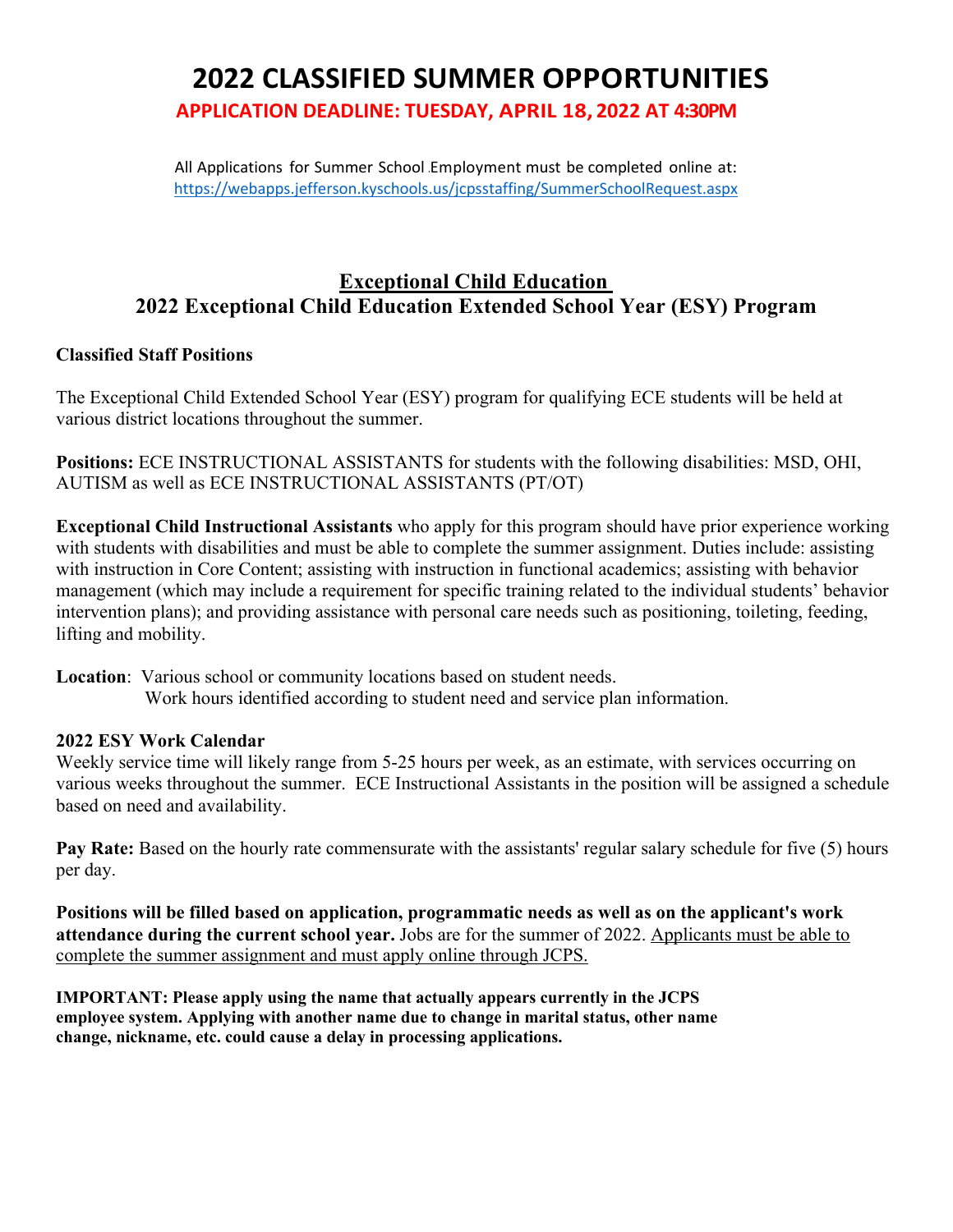## **Summer Program at Binet School**

The Summer ECE program is designed to provide students an opportunity for enrichment, and/or Extended School Year.

**Positions**: 25 ECE Instructional Assistants, 1 Classified Board Certified Behavior Analyst (BCBA), 1 Bookkeeper, 1 Nurse

**Location**: Binet School

**Dates:** June 15- July 15 2022 (7:00 am-12:30 pm)

**Pay rate:** Current hourly pay rate for employee selected

**Requirements**: Must be a current JCPS employee. For BCBA position must hold a BCBA license

**Desirable**: Trained in safe crisis management (SCM)

**Contact:** Trish Gallagher

## **Summer Program at Churchill Park**

The Summer Program at Churchill Park is designed to provide all Churchill Park students the opportunity for enrichment, and/or Extended School Year Services, and/or compensatory educational services.

**Position:** 30 ECE Instructional Assistant

**Location:** Churchill Park School

**Contact:** Leah Stark 502-836-8334

**Dates**: June 13-July 15 from 8:30am-2:30pm

**Minimum requirements**: Meet current requirements to work in JCPS as an ECE Instructional Assistant

**Desirable requirements**: Experience with medically complex and highly structures classrooms, SCM Training, Medical Training

**Pay Rate:** Regular pay rates apply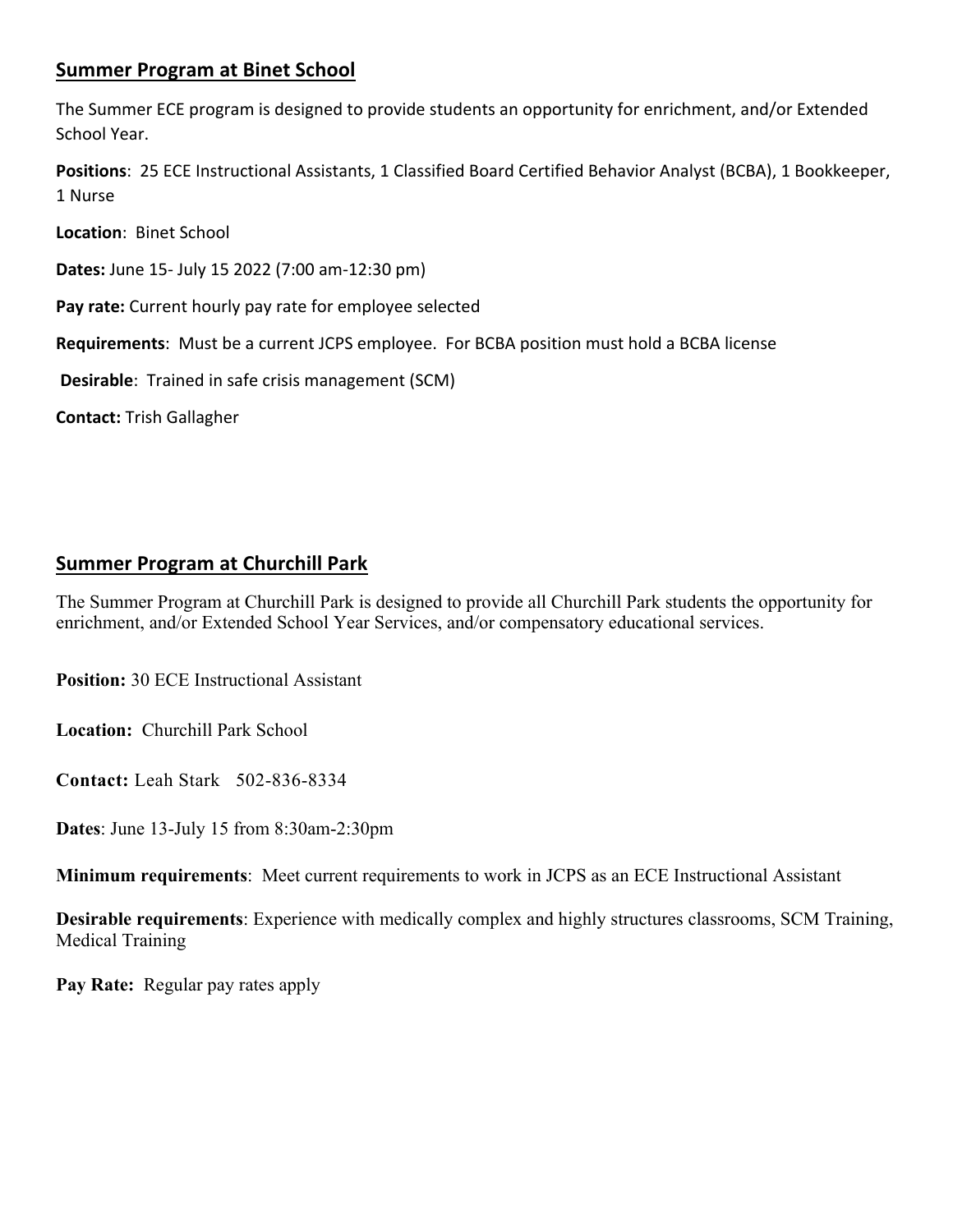## **Newcomer Summer English Program**

Fun learning activities that help with English language development (explore our city, Lego robotics, athletics, and more)

**Position:** 1 Bilingual Associate Instructor

**Location:** Newcomer Academy

**Contact:** Gwen Snow 502-485-6324

**Dates**: July 18-July 29, 2022 from 9:00- 2:00

**Minimum requirements**: Applicant must speak Dari, or Pashto, or Spanish.

**Pay Rate:** Regular pay rates apply

## **Newcomer Academy Early Summer Acceleration**

Build and defend backpacks for transition purposes, standards mastery for credit acceleration

**Position:** 1 Bilingual Associate Instructor

**Location:** Newcomer Academy

**Contact:** Gwen Snow 502-485-6324

**Dates**: June 6-June 17, 2022 from 9:00-1:00

**Minimum requirements**: Newcomer Academy staff, Spanish speaker.

**Pay Rate:** Regular pay rates apply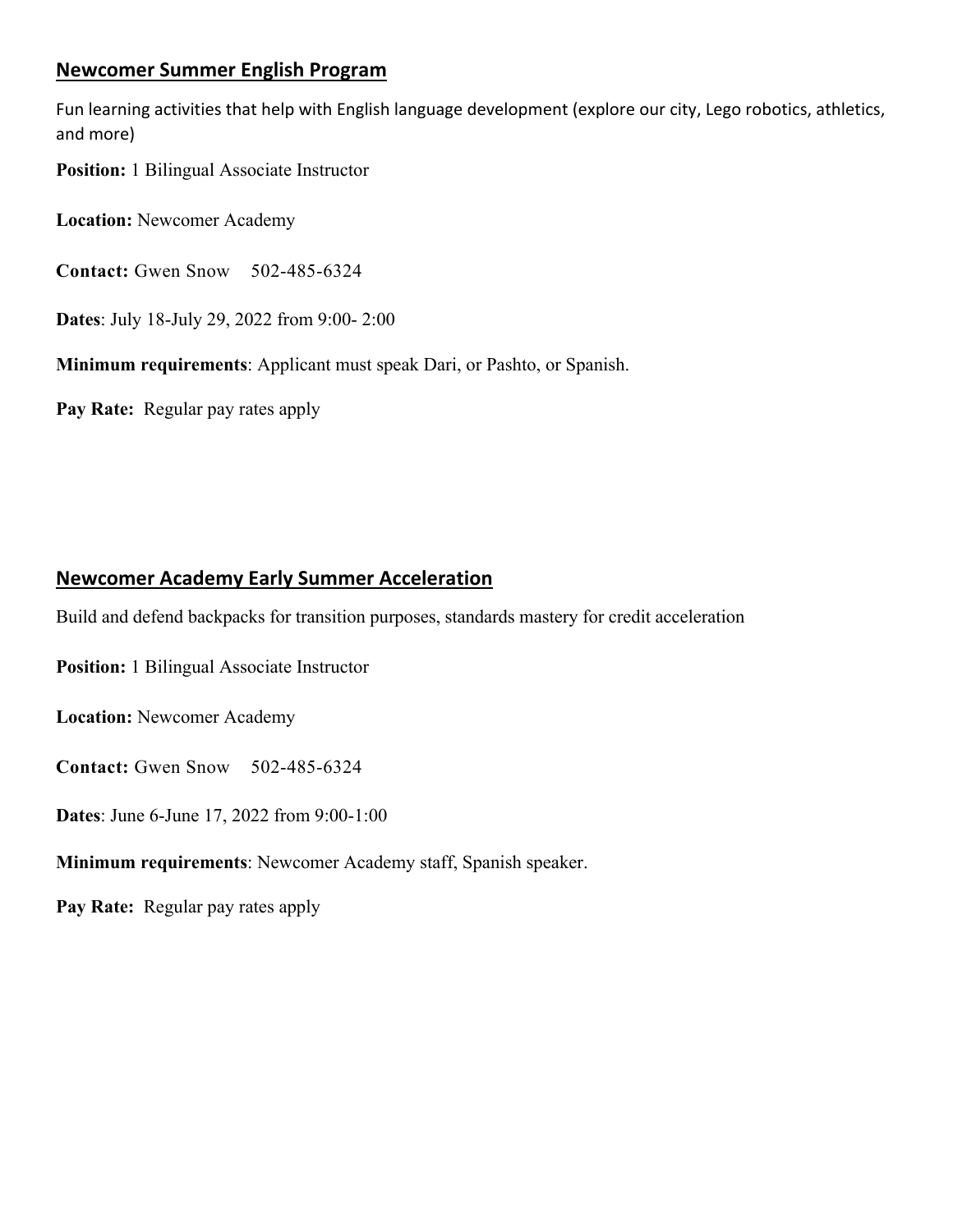## **ESL Catholic Charities Summer Program**

The program focuses on literacy, language and math development with community activities, field trips, and engagement for K-12.

**Position:** 4 ESL Bilingual Associate Instructor (BAI)

**Location:** Presentation Academy 861 South 4th Street Louisville, KY 40203

**Contact:** Justin Matson 485-7610

**Required PD Dates**: June 2, 2022 (9:00- 1:00) July 14, 2022 (9:00-1:00)

**Dates**: June 6, 2022 – July 13, 2022 from (9:00-2:30 M-W)

**Minimum requirements**: Applicant must be multilingual. To apply you must be able to work the entire duration of the program.

**Desirable requirements:** Ability to speak; Kinyarwanda, Swahili, Spanish, Pashto, Dari

**Pay Rate:** Regular pay rates apply

## **Kentucky Refugee Ministries ESL Summer Program**

The program focuses on literacy, language and math development with community activities, field trips, and engagement for K-8. Additionally, the teen boost for grades 9-12 at KRM features a mixture of English education, social engagement, and cultural studies.

**Position:** 4 ESL Bilingual Associate Instructor (BAI)

**Location:** Kentucky Refugee Ministries 969-B Cherokee Rd Louisville, KY 40204

**Contact:** Justin Matson 502-485-7610

**Dates**: June 6 -July 14 2022 from 9:00- 1:00 M-TH

**Required Training:** June 2, 2022 (9:00-1:00) July 15, 2022 (9:00-12:00)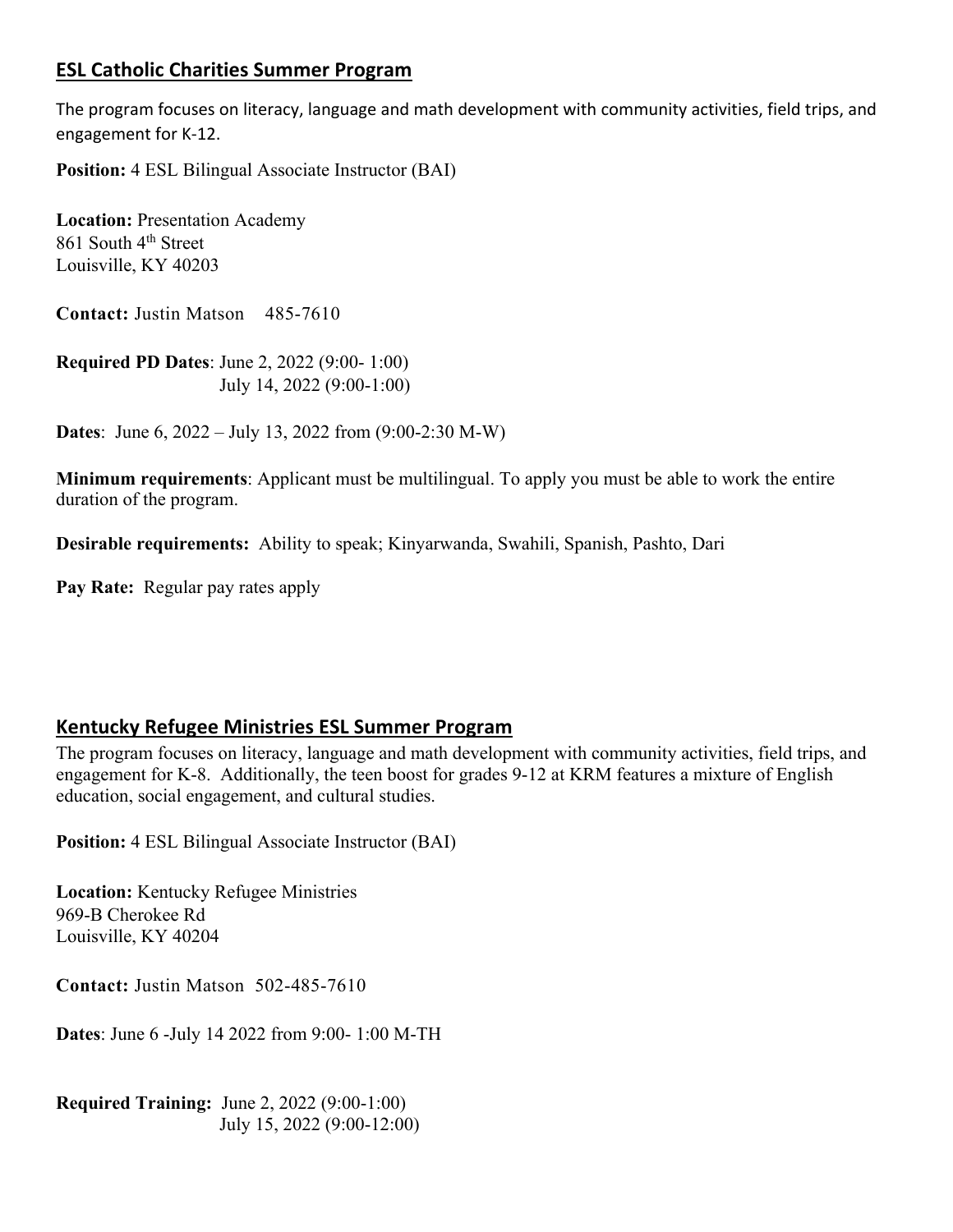**Minimum requirements**: Applicant must be multilingual. To apply you must be able to work the entire duration of the program.

**Desirable requirements:** Ability to speak; Kinyarwanda, Swahili, Spanish, Pashto, Dari

**Pay Rate:** Regular pay rates apply

## **State Agency Summer School Needs for 2022**

#### **Bellewood (Elementary) Summer School Job List**

| <b>Bellewood School – Kenneth Marshall, Assistant Principal</b>                                          |                 |
|----------------------------------------------------------------------------------------------------------|-----------------|
| 11103 Park Road 40223                                                                                    | <b>June and</b> |
| Telephone: 753-5500                                                                                      | <b>July</b>     |
| Bellewood School is the K-5 school for children at Centerstone's Residential Program at the              | 1 Clerk         |
| Bellewood Campus                                                                                         |                 |
| Program will run June 7-June 24 and July 11-Aug.1. Optional teacher set-up day is June 6 <sup>th</sup> . |                 |
| Hours: 8:00 AM-12:30 PM                                                                                  |                 |
|                                                                                                          |                 |

## **Boys and Girls Haven (Middle and High)**

#### **Summer School Job List**

| Boys and Girls Haven School – Denille Johnson, Assistant Principal                |                               |
|-----------------------------------------------------------------------------------|-------------------------------|
| 2301 Goldsmith Lane 40218                                                         | <b>June and July</b>          |
| Telephone: 458-1171 ext. 138                                                      |                               |
| Boys and Girls Haven School is the grades 6-12 school for children at Boys and    | 1 ECE Instructional Assistant |
| Girls Haven Residential Program.                                                  | (Classified)                  |
| Program will run June 7-June 24 and July 11-Aug.1. Optional teacher set-up day is |                               |
| June $6th$ .                                                                      |                               |
| Hours: 8:00 AM-12:30 PM                                                           |                               |
|                                                                                   |                               |

#### **Brook-Dupont (Elementary and Middle) Summer School Job List**

| <b>Brook-Dupont</b> – Kenneth Marshall, Assistant Principal                | <b>June and July</b>           |
|----------------------------------------------------------------------------|--------------------------------|
| 1405 Browns Lane 40207                                                     | 2 ECE Instructional Assistants |
| Telephone: 721-2342                                                        | (Classified)                   |
| Brook-Dupont is the K-7 school for children at Brook-Dupont Hospital       | 1 Clerk                        |
| Program will run June 7-June 24 and July 11-Aug.1. Optional teacher set-up |                                |
| day is June $6^{\text{th}}$ .                                              |                                |
| Hours: 8:00 AM-12:30 PM                                                    |                                |
|                                                                            |                                |

### **Home of the Innocents (Elem., Middle and High) Summer School Job List**

| <b>Home of the Innocents-</b> Miranda Waddell, Assistant Principal | <b>June and July</b> |
|--------------------------------------------------------------------|----------------------|
| Telephone: 596-1273                                                | 1 Clerk              |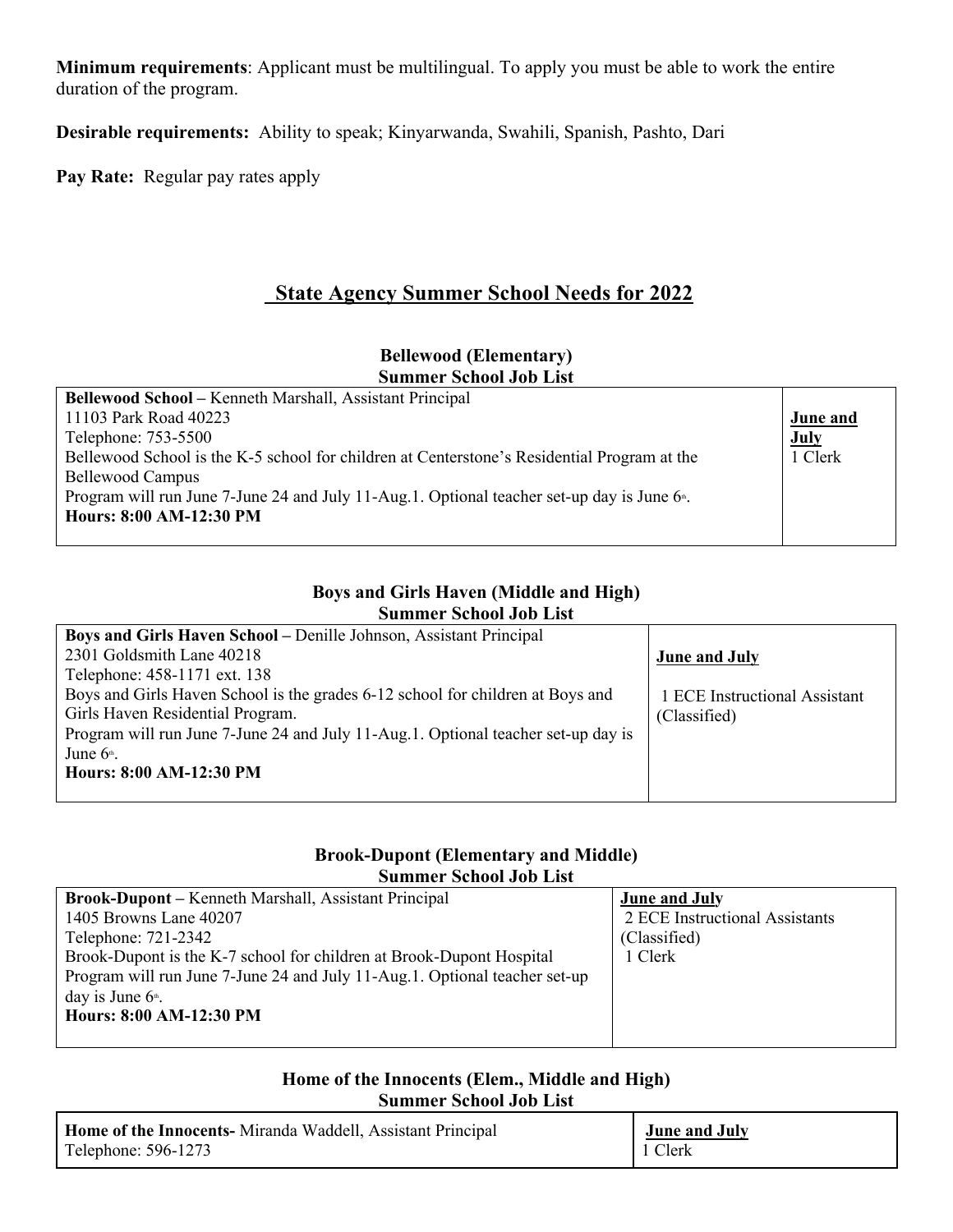| Home of the Innocents is a residential facility which serves students from K-12                                 |                  |
|-----------------------------------------------------------------------------------------------------------------|------------------|
| grades in DCBS care.                                                                                            | <b>July Only</b> |
| Program will run June 7-June 24 and July 11-Aug.1. Optional teacher set-up day   2 ECE Instructional Assistants |                  |
| is June $6th$ .                                                                                                 | (Classified)     |
| Hours: 8:00 AM-12:30 PM                                                                                         |                  |

#### **Maryhurst Academy (Middle and High-all girls) Summer School Job List**

| <b>MARYHURST ACADEMY - Karen Corbeill, Assistant Principal</b>                | <b>July Only</b>               |
|-------------------------------------------------------------------------------|--------------------------------|
| 1015 Dorsey Lane, 40223                                                       | 3 ECE Instructional Assistants |
| Telephone: 271-4577                                                           | (Classified)                   |
| Maryhurst Academy serves 6th-12th grade girls in residential- treatment care. |                                |
| Program will run June 7-June 24 and July 11-August 1. Optional teacher set-up |                                |
| day is June $6^{\text{th}}$ .                                                 |                                |
| Hours: 8:00 AM - 12:30 PM                                                     |                                |

#### **Peace Academy (Elem., Middle, and High) Summer School Job List**

| <b>PEACE ACADEMY</b> – Carrie Elzy, Assistant Principal                       | <b>June and July</b>           |
|-------------------------------------------------------------------------------|--------------------------------|
| 2020 Newburg Rd. 40205                                                        | 4 ECE Instructional Assistants |
| Telephone: 479-4630                                                           | (Classified)                   |
| Peace Academy is the school for children at UofL Peace Hospital.              |                                |
| Program will run June 7-June 24 and July 11-August 1. Optional teacher set-up | <b>July Only</b>               |
| day is June $6th$ .                                                           | 1 ECE Instructional Assistant  |
| Hours: 7:30 AM-12:00 PM                                                       | (Classified)                   |

### **St. Joseph's Children's Home (Elem. and Middle) Summer School Job List**

| St. Joseph Children's Home-Lori Nodler, Assistant Principal                    | <b>June and July</b>           |
|--------------------------------------------------------------------------------|--------------------------------|
| 2823 Frankfort Avenue 40206                                                    | 2 ECE Instructional Assistants |
| Telephone: 485-7351                                                            | (Classified)                   |
| St. Joseph Children's Home (Applebee's) is the K-8 school for children in the  |                                |
| Residential Program.                                                           |                                |
| Program will run June 7-June 24 and July 11-Aug.1. Optional teacher set-up day |                                |
| is June $6^{\text{th}}$ .                                                      |                                |
| Hours: 8:00 AM-12:30 PM                                                        |                                |
|                                                                                |                                |

### **Western Day Treatment (Elementary) Summer School Job List**

| Western Day Treatment-Lori Nodler, Assistant Principal                         | <b>June and July</b>           |
|--------------------------------------------------------------------------------|--------------------------------|
| 1900 S. 7th Street 40208                                                       | 3 ECE Instructional Assistants |
| Telephone: 485-7351                                                            | (Classified)                   |
| Western Day Treatment is the K-5 school for children in Centerstone's Day      |                                |
| Treatment Program.                                                             | <b>July Only</b>               |
| Program will run June 7-June 24 and July 11-Aug.1. Optional teacher set-up day | 1 Clerk                        |
| is June $6^{\circ}$ .                                                          |                                |
| Hours: 8:00 AM-12:30 PM                                                        |                                |
|                                                                                |                                |

## **Early Childhood Camp Jumpstart**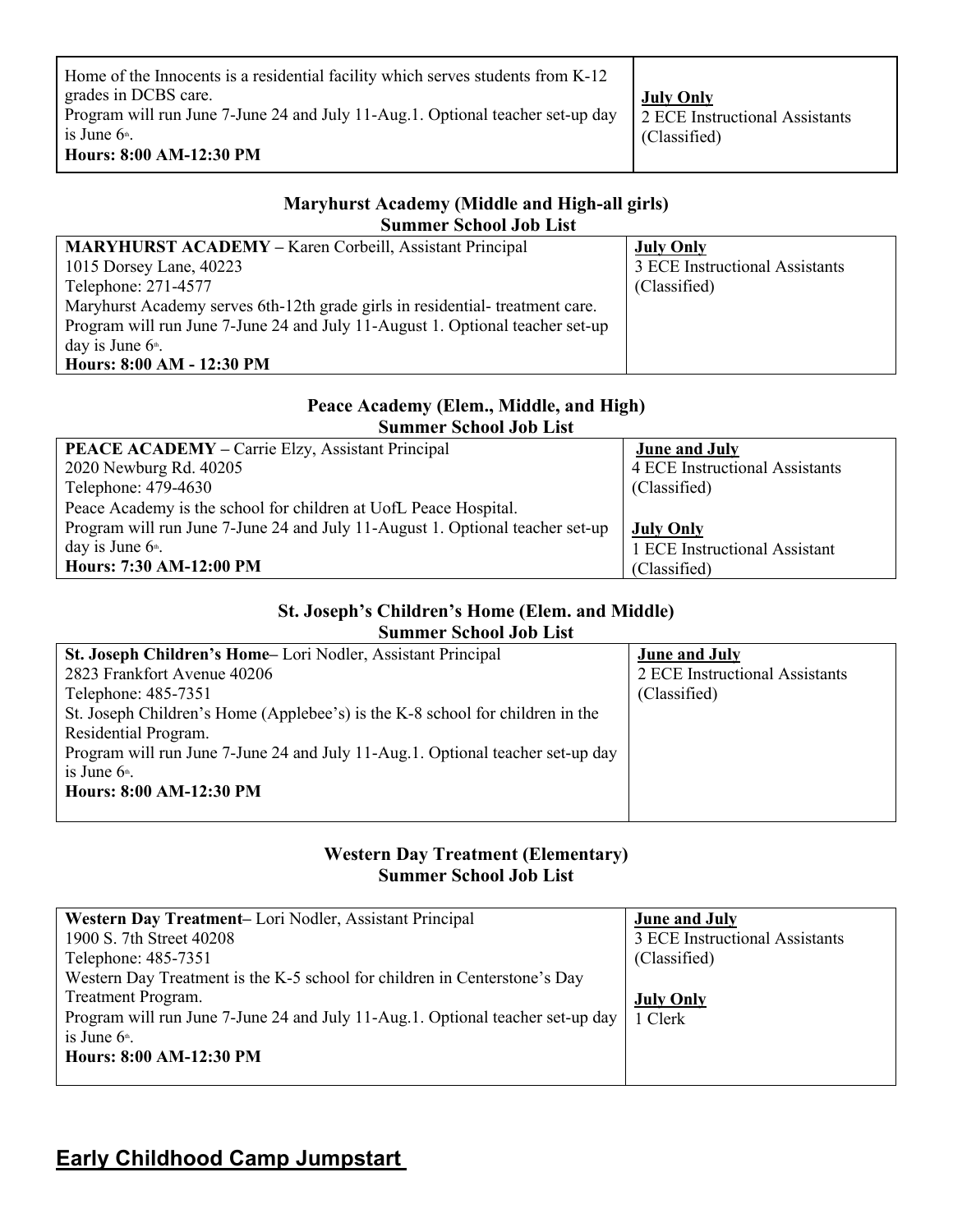#### **PROGRAM DESCRIPTION:**

Early Childhood Camp Jump Start. Camp Jump Start is a JCPS funded program that serves currently JCPS enrolled 3-year-old children. Be prepared to change the life of a child with proven engaging instructional materials and methods to meet the needs of the district's youngest learners

## **POSITION TITLE TO BE FILLED:**

24 Instructional Assistants

- Early Childhood/Preschool Instructional Assistants
- Elementary Assistants
- Instructor II and Instructors III
- ECE Assistants
- Kindergarten Assistants

3 Bilingual Associate Instructors

Speech Language Pathologists

### **PROGRAM LOCATIONS:**

Unseld Early Childhood Center, Dawson Orman Early Childhood Center, Westport Early Childhood **Center** 

## **PROGRAM ADMINISTRATORS:**

Stephanie Johnson 502-485-3043

Jimmy Wathen 502-485-6540

## **REQUIRED PD DATES/TRAINING TIME/HOURS:**

July 22, 2022 8:30 a.m. - 4:30 p.m.

### **BEGINNING DATE FOR EMPLOYEES AND TIME/HOURS:**

July 25, 2022 8:00 -1:00

### **ENDING DATE FOR EMPLOYEES AND TIME/HOURS:**

July 29, 2022 8:00 - 1:00

### **MINIMUM REQUIREMENTS:**

Employees must be available to work the entire length of the program including the one mandatory training day prior to the camp.

Social-Emotional development is the focus of this program. Applicants must be familiar with and priority will be given to those that have a strong understanding of early childhood and/or best practices.

**DESIRABLE REQUIREMENTS:** Previous experience working with preschool age and/or early elementary students is desirable.

### **SPECIAL REQUIREMENTS:**

Assignments are based on programmatic needs and based on specific credentials needed for Early Childhood or Kindergarten. ECE and Elementary Assistant must have experience with Early Childhood or early elementary students.

**PAY RATE:** Current hourly rate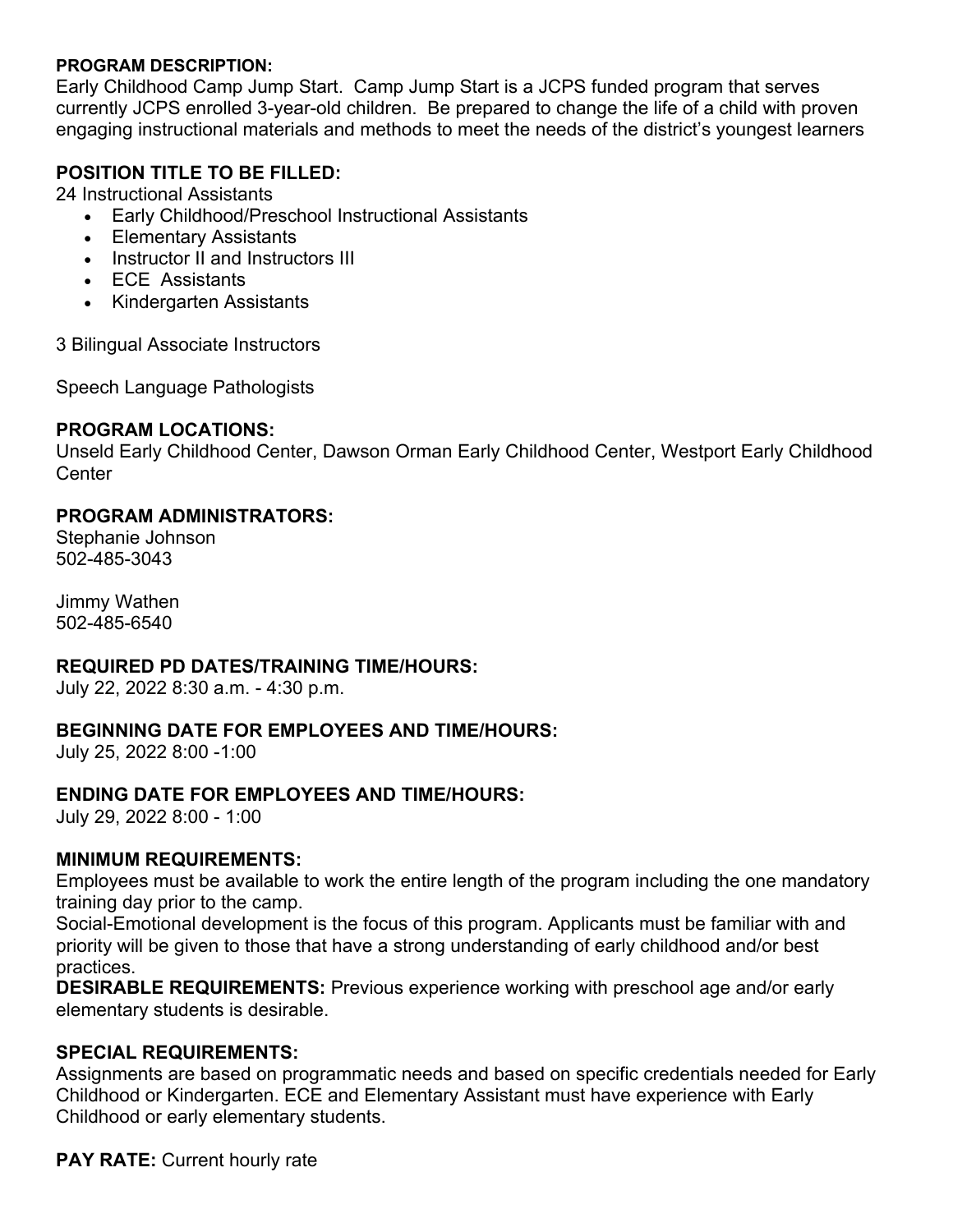## **Camp Ready4K PROGRAM DESCRIPTION:**

This is the seventh year for the very successful Early Childhood Camp Ready4K. Camp Ready4K is a JCPS funded program with documented, repeated success in boosting kindergarten readiness levels for students moving from Early Childhood to Kindergarten. Be prepared to change the life of a child with proven engaging instructional materials and methods applied consistently by Camp Ready4K staff.

## **POSITION TITLES TO BE FILLED:**

80 Instructional Assistants

- Early Childhood Instructional Assistants
- Elementary Instructional Assistants
- Lead Instructional Assistants
- Early Childhood Instructor II/III
- ECE Instructional Assistants
- Bus Monitors
- Kindergarten Assistants

8 Bilingual Associate Instructors (all languages needed)

8 Clerks/Secretaries

8 School Nurses

## **PROGRAM LOCATIONS:**

Dawson Orman Early Childhood Center, Maupin Early Childhood Center, Shacklette Early Childhood, Unseld Early Childhood Center, Westport Early Childhood Center, Alex Kennedy Early Childhood, Tully Early Childhood, and McFerran Early Childhood

### **PROGRAM ADMINISTRATORS:**

Stephanie Johnson 502-485-3043

Jimmy Wathen 502-485-6540

## **SESSION A: June 9-June 24, 2022**

### **REQUIRED PD DATES/TRAINING TIME/HOURS:**

June 9 and June 10, 2022 8:00 a.m. - 3:00 p.m.

### **BEGINNING DATE FOR EMPLOYEES AND TIME/HOURS:**

June 13, 2022 8:00-3:00 Instructional Assistants, Bilingual Associate Instructors School Nurses 9:00-2:00

## **ENDING DATE FOR EMPLOYEES AND TIME/HOURS:**

June 24, 2022 8:00-3:00 Instructional Assistants, Bilingual Associate Instructors School Nurses 9:00-2:00

## **SESSION B: July 7- July 22, 2022**

## **REQUIRED PD DATES/TRAINING TIME/HOURS:**

July 7 and July 8, 2022 8:00 a.m. - 3:00 p.m.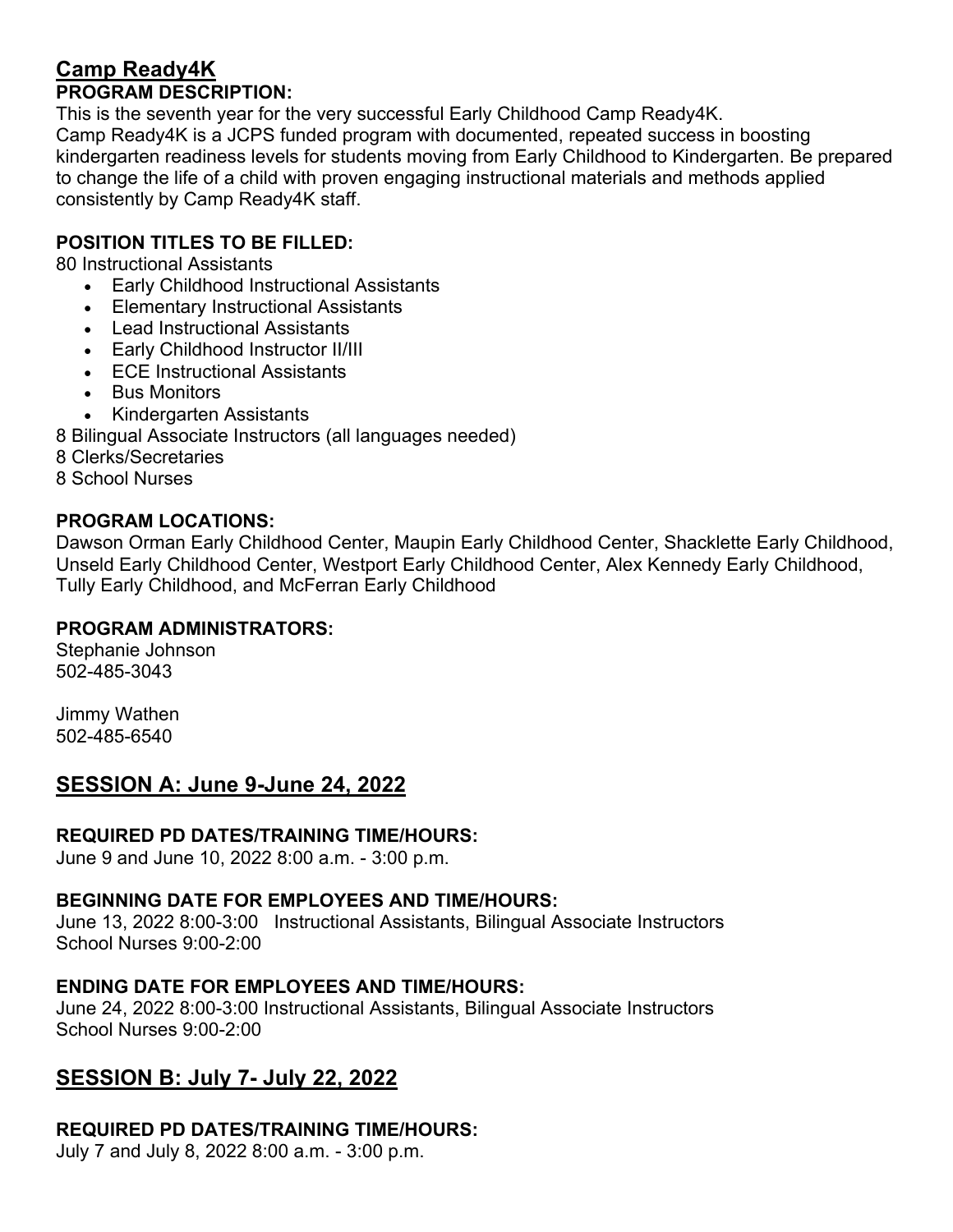## **BEGINNING DATE FOR EMPLOYEES AND TIME/HOURS:**

July 11, 2022 8:00-3:00 Instructional Assistants, Bilingual Associate Instructors School Nurses 9:00-2:00

## **ENDING DATE FOR EMPLOYEES AND TIME/HOURS:**

July 22, 2022 8:00-3:00 Instructional Assistants, Bilingual Associate Instructors School Nurses 9:00-2:00

### **MINIMUM REQUIREMENTS:**

Employees must be available to work the entire length of the program including two mandatory training days prior to the camp.

School readiness is the focus of this program. Applicants must be familiar with and priority will be given to those that have a strong understanding of early childhood and/or kindergarten best practices. The ability to plan rigorous engaging learning activities for a classroom of 4 and 5 year old children and effective experience with classroom organization and management is essential.

**DESIRABLE REQUIREMENTS:** Previous experience working with preschool age and/or early elementary students is desirable.

#### **SPECIAL REQUIREMENTS:**

Assignments are based on programmatic needs and based on specific credentials needed for Early Childhood or Kindergarten. ECE and Elementary Assistants must have experience with Early Childhood or early elementary students.

## **PAY RATE:**

Current hourly rate

## **2022 Lit & School Summer Break Programs Diversity, Equity and Poverty Classified Staff**

The JCPS Department of Diversity, Equity and Poverty is currently seeking JCPS teachers and instructional assistants for programs during the summer. The "Lit & "Programs are a series of culturally responsive enrichment programs designed for 3-5th grade students. These programs allow students to access programs such as karate, robotics, soccer, etc. Students will learn how standards are embedded within these skills as well as learn from community partners.

#### **Needed Staff:** 14 Classified Teachers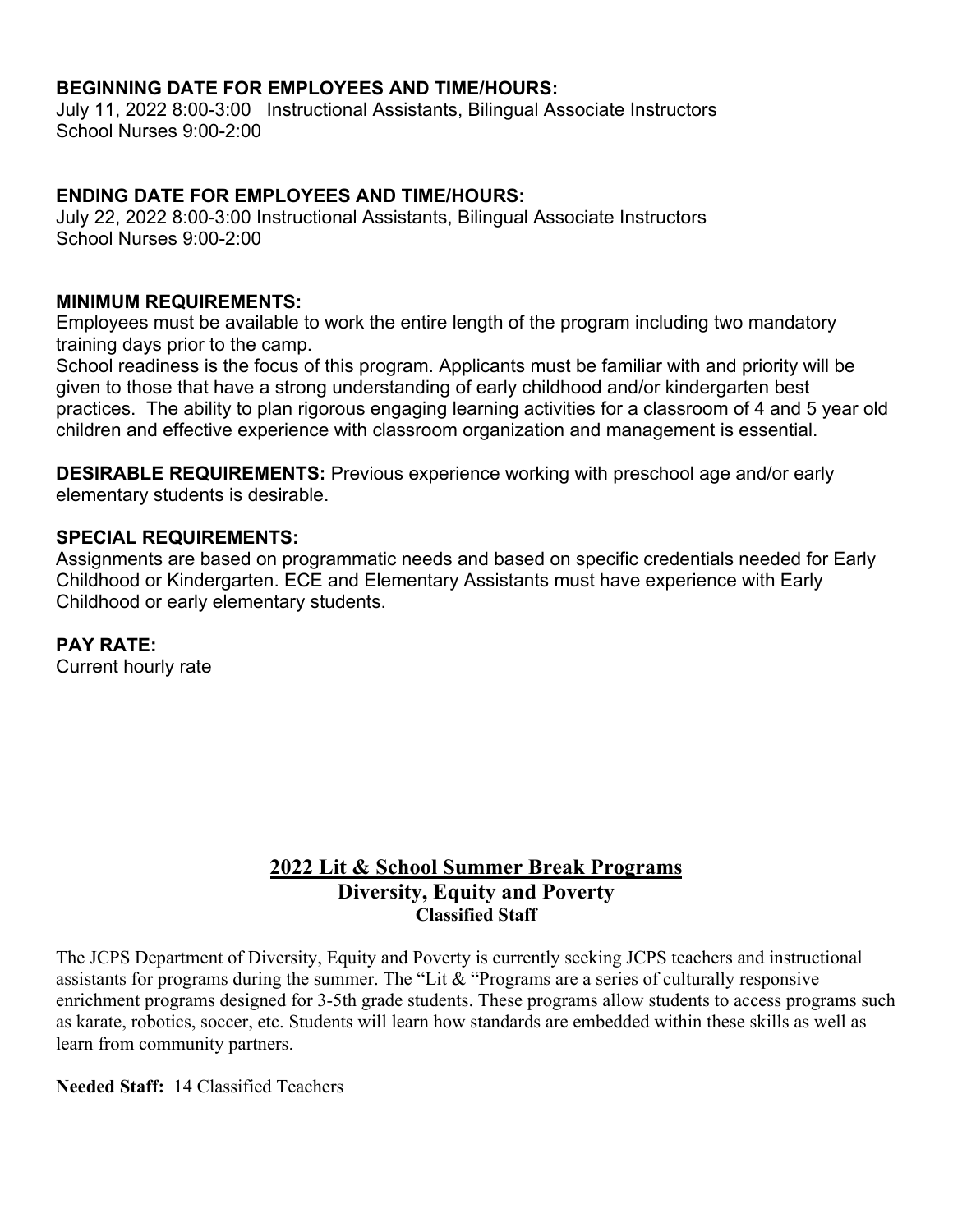### **"Lit &" Teachers will:**

- Provide small group instruction and interventions.
- Mentor and develop relationships with students facing barriers to education.
- Receive support and recognition from district administrators.
- Receive detailed lesson plans, curriculum resources, anchor texts, and instructional materials to utilize during the program.
- Engage in fun character-building activities like chess, robotics and soccer with students as they receive instruction from master coaches.
- Contribute to a district-supported initiative designed to reduce the JCPS achievement gap.

**Locations:** Goldsmith Elementary, Blue Lick Elementary, Greenwood Elementary, Academy @Shawnee, Frost Academy, Gheens Academy, Wilder Elementary

**Dates:** June 20- July 1 and July 5- July 15

**Times:** (classes will be from 9:00 a.m. - 2:00 p.m.) Staff works from 8:30 a.m. - 2:30 p.m. There is a required specific and compensated 2 hour PD in June

**Compensation:** Hourly Rate

#### **Must work the entire program**

**2022 Summer Break Program Contact:** Dr. Taylor Utley taylor.utley@jefferson.kyschools.us 502-485-6331

### **Access and Opportunity Summer Program**

The goal of the program is to prepare kindergarten and elementary school students for a successful upcoming school year by enhancing their reading and math skills. We believe in developing a passion for learning and promoting high standards of academic ambition in our students as well as in creating strong collaborative partnership with families and the community. **Staff must be available to work the entire program.** 

1 ECE instructional assistant 1 Bilingual instructor (BIA) Spanish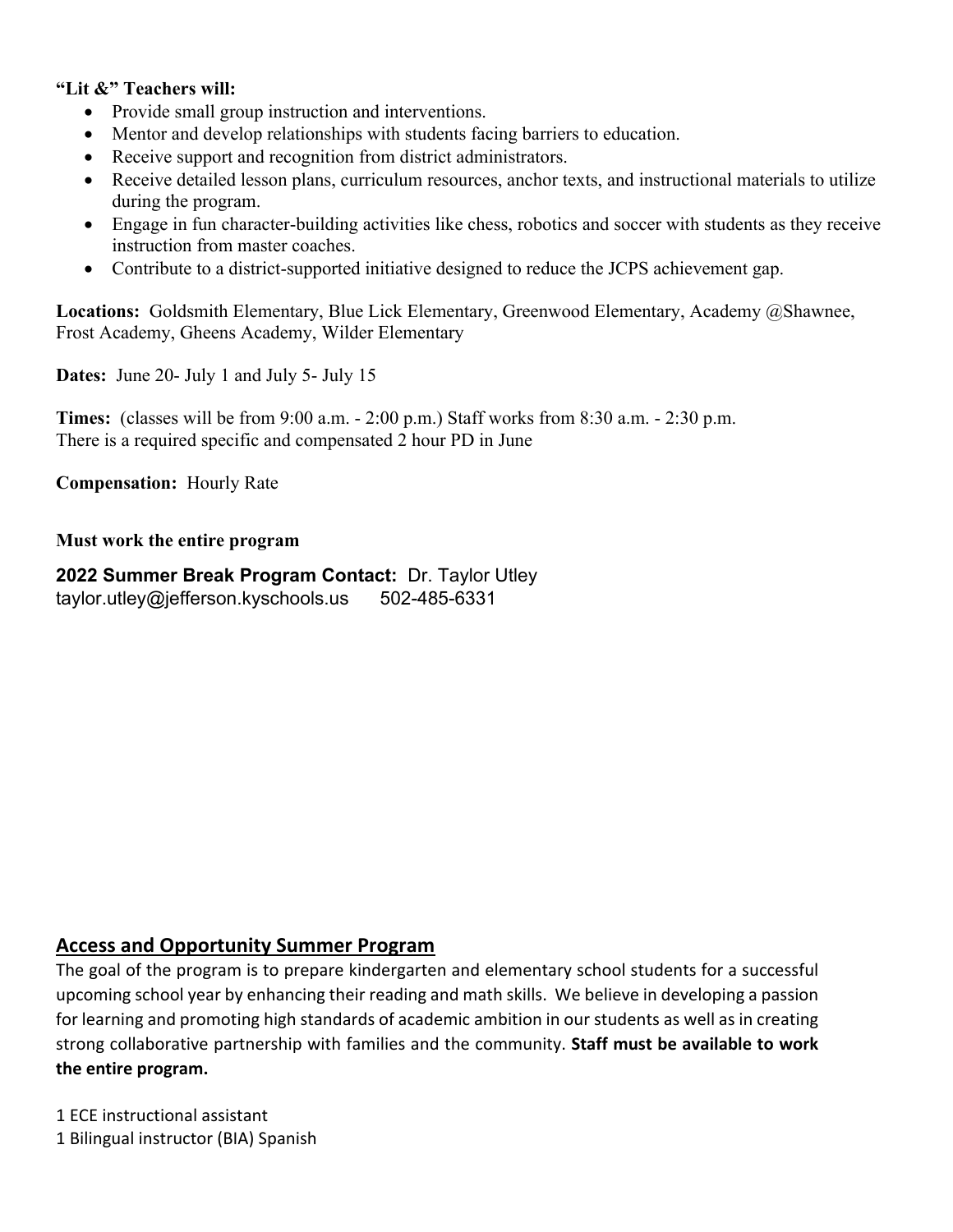**Location:** 1029 S. Preston Louisville This is subject to change based on homeless students needs

**Required PD**: Online Mckinney-Vento Training and quiz is required.

**Dates**: June 6 - June 24, 2022 Staff Hours: 8:30 am- 2:30 pm Student Hours: 9:00 am -2:00 pm

**Pay**: Current Hourly Pay Rate

**Minimum Requirements**: Current JCPS certified teachers with Mckinney-vento experience. **Staff must be available to work the entire program**

Desirable requirements: Medication administration/ CPR certification is a plus

**Contact**: Giselle Danger 502-485-3650

## **Early Childhood Special Services Diagnostic Summer Program (Speech-Language Pathologist)**

## **Position to be filled:**

**Four** Speech-Language Pathologist (SLPs) needed for each session

### **Program Locations:**

LAM Building LAM: 4309 Bishop Lane Louisville, KY 40218

### **Description of Program:**

This program is for children who are turning 3 and transitioning into preschool from First Steps. The Early Childhood Diagnostic Center will conduct evaluations and ARC meetings during the summer.

### **Minimum/Desirable Requirements:**

- To apply you must be able to work the entire duration of the program and you cannot trade days with other staff
- Must be a current Speech-Language Pathologist
- Prior Early Childhood Diagnostic Experience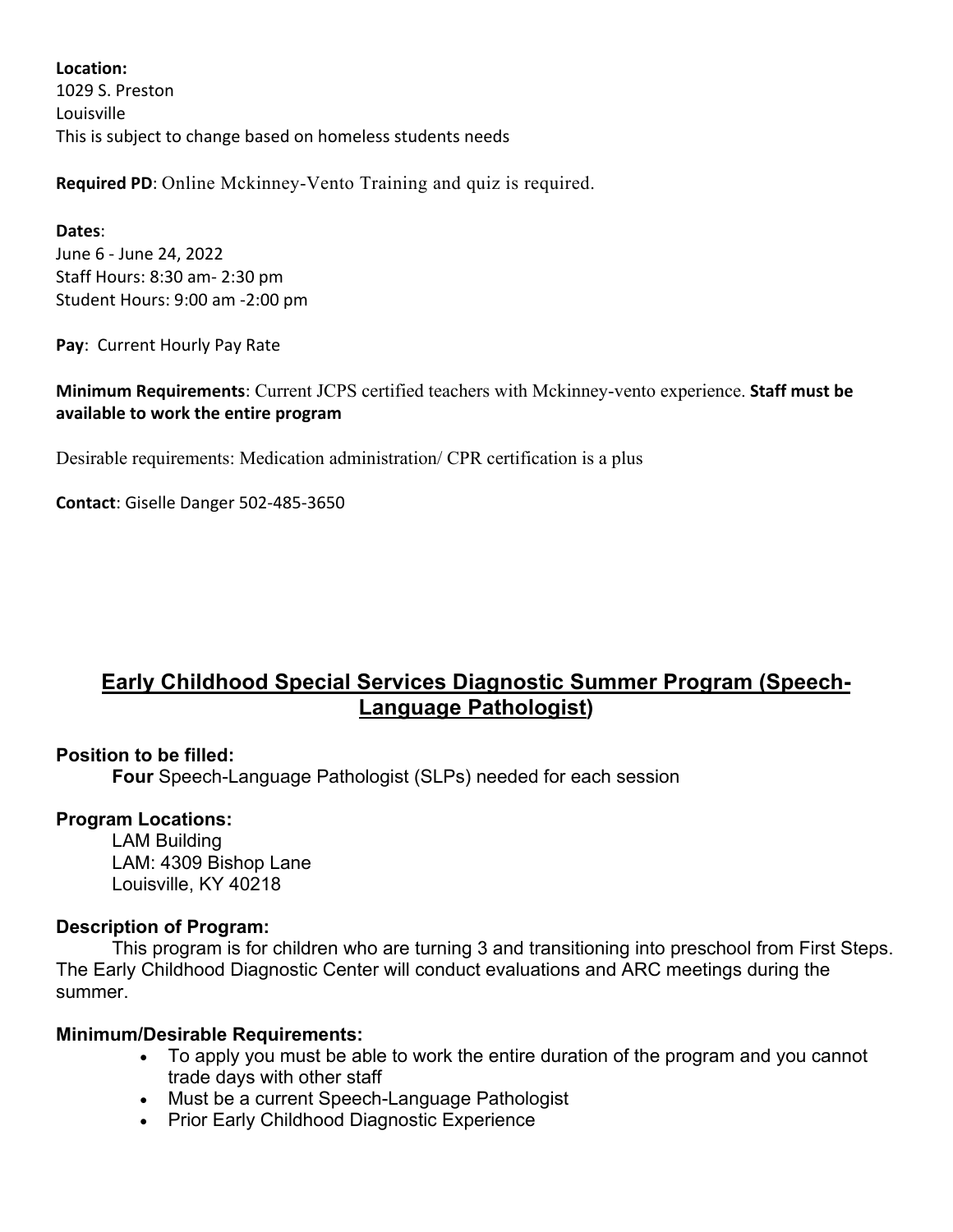## **Program Administrators:**

Stephanie Johnson 485-3043

## **Required PD Dates and Time/Hours:**

None

## **Dates:**

Please note: Dates have been spread out over the summer to better serve our children and families. Each session contains six consecutive working days. June 7, 8, 9, 10, 13, 14 (Session 1)

June 15, 16, 17, 20, 21, 22 (Session 2) June 23, 24, 27, 28, July 11, 12 (Session 3) July .13, 14, 15, 18, 19, 20 (Session 4) July 21, 22, 25, 26, 27, 29 (Session 5)

### **Hours:**

8:00 a.m.-3:30 p.m.

## **Pay Rate:**

Currently Hourly Rate

## **GT Enrichment Camp Staffing Needs 2022**

### **PROGRAM DESCRIPTION**:

This program is designed to enrich students who have been formally identified as gifted across the district in grades 5 - 9 (SY 22-23). Seeking staff members to participate with non-instructional duties during the program.

CLASSIFIED POSITIONS TO BE FILLED:

- Instructional Assistants
- ECE Instructional Assistants
- Bilingual Associate Instructors
- In School Security Monitor
- School Clerk (Clerical)
- Secretary (Clerical, Payroll Time & Attendance)
- Bookkeeper (Clerical, Payroll Time & Attendance)

### **Quantity of Staff**: 5

**PROGRAM LOCATIONS**: Highland Middle School

**PROJECT MANAGERS:** Jessie Thompson: 400-6479 Chris Burba: 400-3421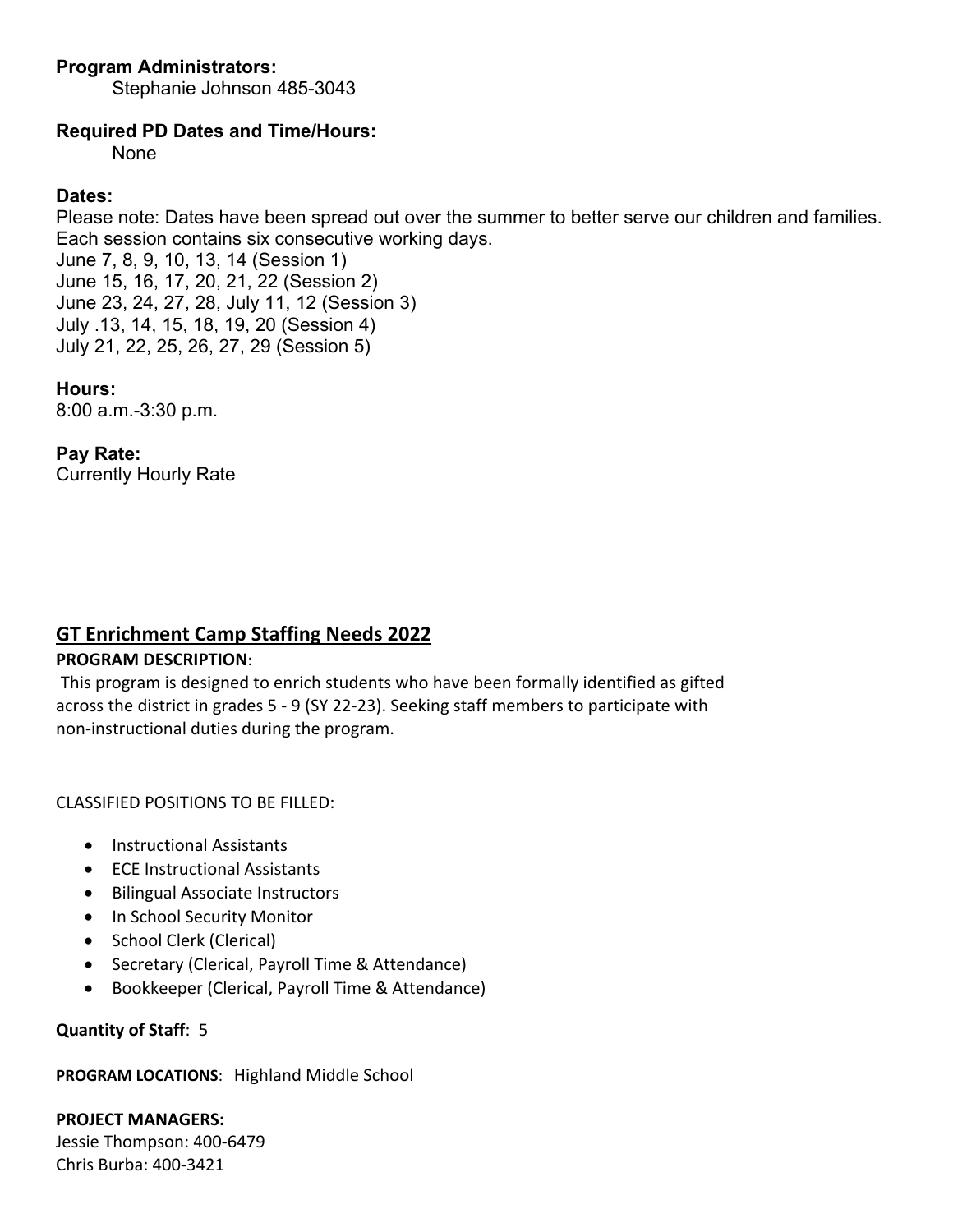#### **REQUIRED PD DATES/TRAINING TIME/HOURS**: N/A

## **BEGINNING DATE FOR EMPLOYEES AND TIME/HOURS**:

June 15: 7:30-3:30 (instructional classified positions) (Full Time) June 15: 7:30-3:30 (clerical and security positions)

## **ENDING DATE FOR EMPLOYEES AND TIME/HOURS**:

June 29: 7:30-3:30 (instructional classified positions) June 29: 7:30-3:30 (clerical and security positions)

## **MINIMUM REQUIREMENTS**:

• Must be a JCPS Employee

## **DESIRABLE REQUIREMENTS**:

Previous experience working with the GT Enrichment Camp. Experience with Time and Attendance.

**PAY RATE:** Current hourly rate

## **Questions:**

Contact jessie.thompson@jefferson.kyschools.us

## **2022 Summer Vision Camp- Elementary**

## **ECE Instructional Assistant- Summer Vision Camp**

**Contact:** MaryAnn Reynolds 485-3275

**Category:** Classified ECE Instructional Assistant

## **Quantity Needed:** 1

**Locations:** Churchill Park School

**Dates:** June 13- July 1, 2022 (8:30 am-2:00 pm)

**Compensation:** Current hourly pay rate for employee selected

## **Requirements:** Must be current JCPS employee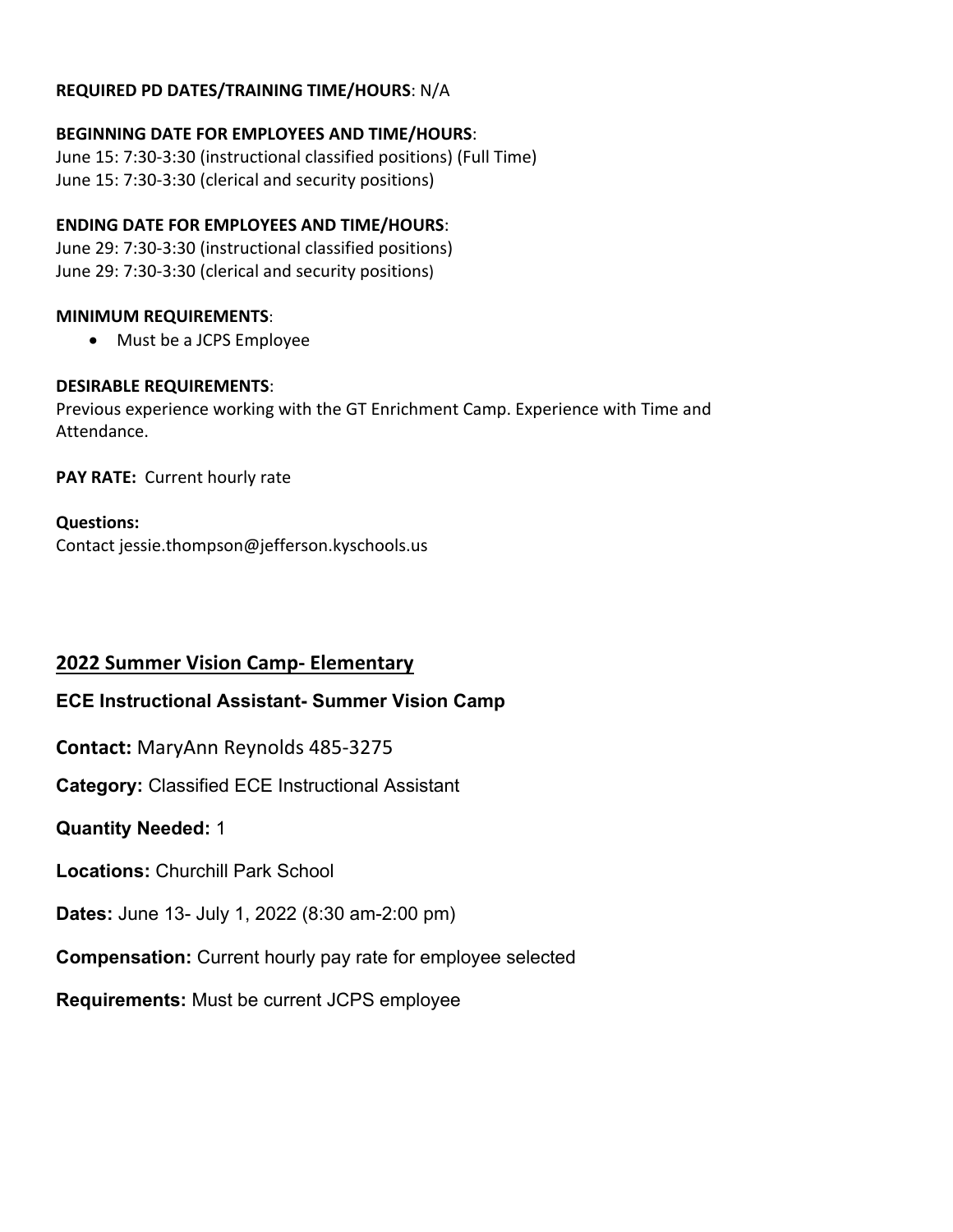## **2022 SUMMER VISION CAMP- MIDDLE SCHOOL**

**CONTACT:** MaryAnn Reynolds 485-3275 **ECE Instructional Assistant- Summer Vision Camp Category:** Classified ECE Instructional Assistant **Quantity Needed:** 1 **Locations:** Kammerer MS **Dates:** June 15-July 15, 2022 (8:30 am-2:00 pm) **Compensation:** Current hourly pay rate for employee selected **Requirements:** Must be current JCPS employee

## **2022 SUMMER CAMP FOR DEAF/HARD OF HEARING- ELEM/MS/HS**

**CONTACT:** Christy Delk 485-6424 **ECE Instructional Assistant- Summer Camp for Deaf/Hard of Hearing Category:** Classified ECE Instructional Assistant **Quantity Needed:** 2 **Locations:** Cochran **Dates:** June 15-July 15, 2022 (8:30 am-2:00 pm) **Compensation:** Current Hourly Pay Rate for Employee Selected **Requirements:** Must be current JCPS employee

**Sign Language Interpreter- Summer Camp for Deaf/Hard of Hearing Category:** Classified Sign Language Interpreter **Quantity Needed:** 3 **Locations:** Cochran